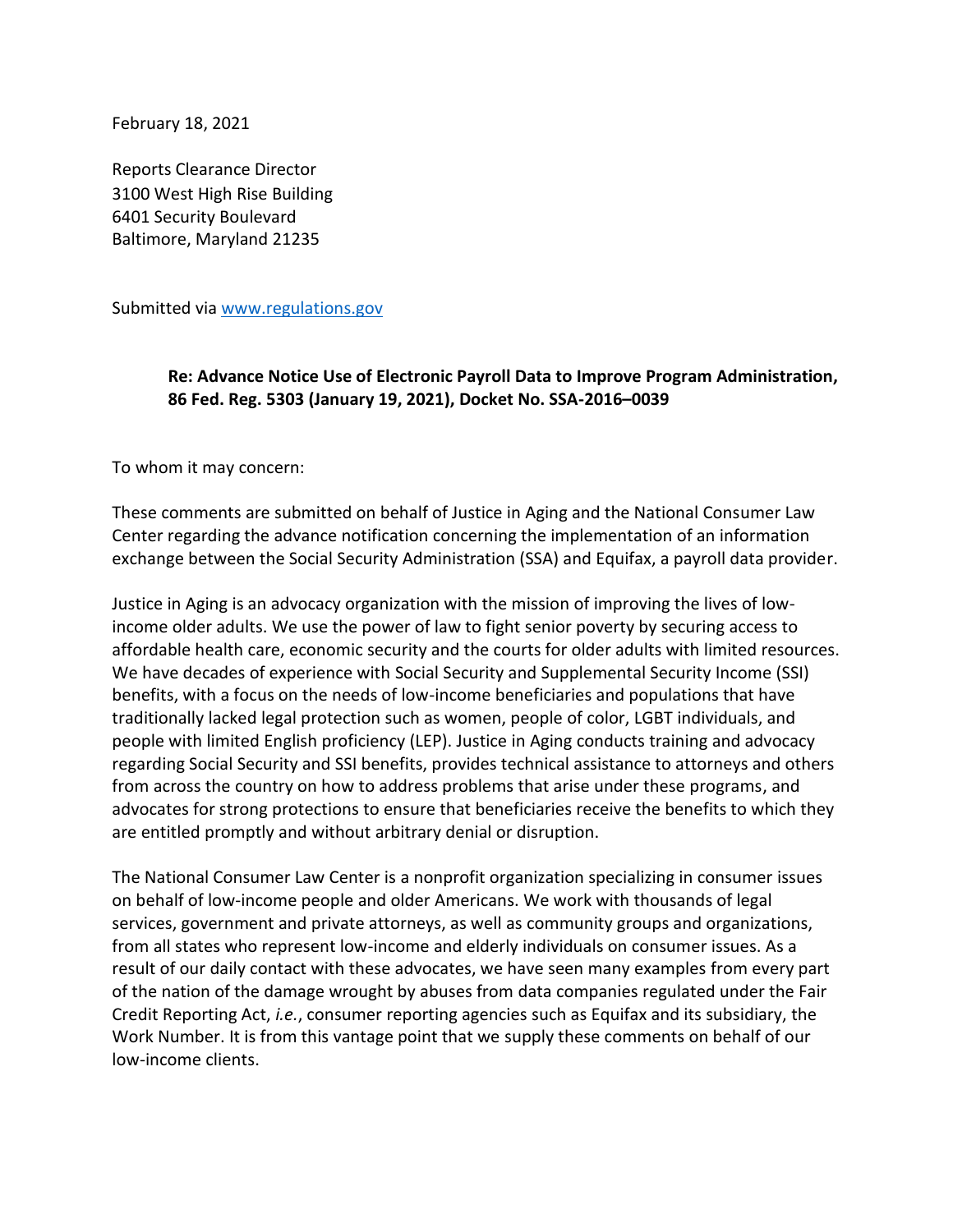Section 824 of the Bipartisan Budget Act of 2015 added section 1184 to the Social Security Act, authorizing SSA to enter into information exchanges with payroll data providers for the purposes of efficient program administration and prevention of improper Social Security Disability Insurance (SSDI) and SSI payments. SSA has issued the advance notification that it will be using Equifax as a payroll data provider, which we presume will consist of reports from that company's Work Number subsidiary. SSA anticipates that the use of the Work Number will enable it to receive wage information in a more timely manner without the need for additional verification from other sources, and that it will use this wage information to prevent improper payment of SSI/SSDI benefits, presumably by allowing SSA to terminate, suspend, or reduce the benefits of a recipient when the Work Number reports indicate they earned income that they did not report.

In the advance notification, SSA poses the question "Are there any additional operational elements of an information exchange that we should include?" A notable element of this information exchange that is not included in the advance notification is any discussion of due process rights under the U.S. Constitution or under the Fair Credit Reporting Act. We also recommend requiring a verification process as guided by the Computer Matching and Privacy Protection Act of 1988, and to clearly disclose in Form SSA-8240 that if a recipient declines authorization for data matching, the refusal will not render the recipient ineligible for SSI/SSDI benefits.

## **I. Due Process Protections**

The Fifth Amendment of the Constitution states, in relevant part, that the federal government may not deprive a person of "life, liberty, or property, without due process of law."<sup>1</sup> In *Goldberg v. Kelly*, the Supreme Court ruled in 1970 that recipients of means-tested public benefits must be afforded the "opportunity to be heard" before their benefits can be suspended.<sup>2</sup> The Court decided that a pre-termination evidentiary hearing was necessary when recipients require the benefit payments for their basic needs, and the government has an interest in ensuring that eligible recipients are not erroneously terminated. The government should not deprive the recipient of the means to survive while appealing the claim:

". . . the crucial factor in this context … is that termination of aid pending resolution of a controversy over eligibility may deprive an eligible recipient of the very means by which to live while he waits. Since he lacks independent resources, his situation becomes immediately desperate."<sup>3</sup>

<sup>1</sup> U.S. CONST. Amend. V.

<sup>2</sup> Goldberg v. Kelly, 397 U.S. 254, 264 (1970).

<sup>3</sup> *Id*.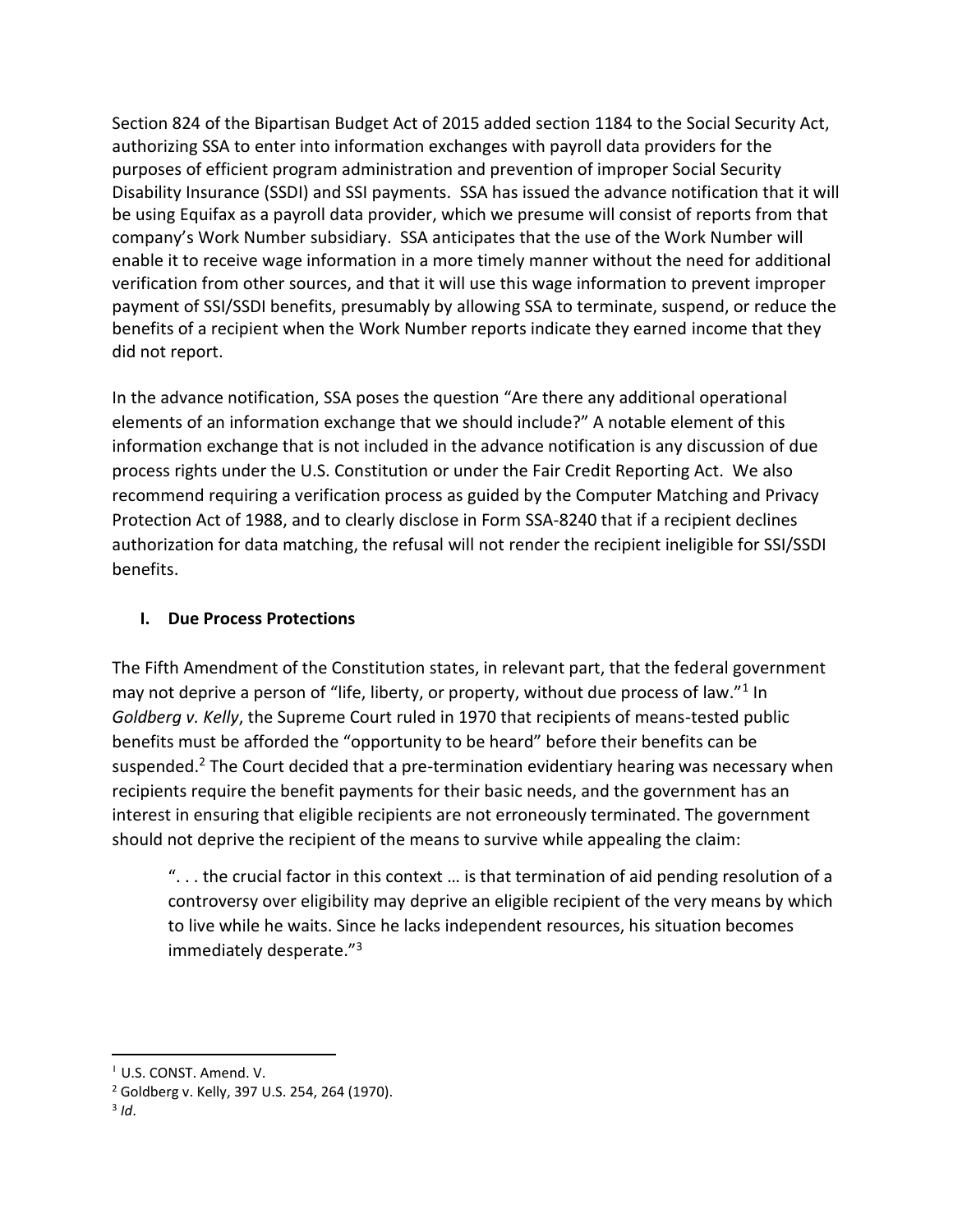SSI benefits, as a means-tested program for extremely low-income recipients, are subject to the same due process protections as in *Goldberg*. 4 In the context of an SSI benefit reduction or suspension due to allegations of earned income from the Equifax payroll data, presumably through the company's Work Number product, the most important of these procedural safeguards are a timely and adequate notice detailing the reasons for a proposed reduction or suspension of benefits; an evidentiary hearing to dispute the reduction or suspension of SSI benefits; and having SSI benefits continue to be paid at the Protected Payment Level (PPL)<sup>5</sup> pending a decision on the appeal.<sup>6</sup>

For over forty years, SSA has had in place regulations concerning the SSI program that conform to the requirements of *Goldberg* and constitutional due process. These regulations establish an administrative appeal process that, on paper, protects the due process rights of SSI recipients who face a suspension of benefits.<sup>7</sup> SSA must ensure that these requirements are followed in practice, when processing the data obtained through this automated information exchange with Equifax's Work Number product.

The fact that the Work Number and its reports are regulated under the Fair Credit Reporting Act (FCRA), as discussed in Section IV. below, raises another important reason why SSA must provide due process, particularly the right to a hearing, and also may affect the timing of the hearing. Under the FCRA, 15 U.S.C. § 1681i(a), consumers have a right to dispute errors in a consumer report. The company or "consumer reporting agency" (CRA) must conduct a reasonable investigation of the dispute, with the participation of the entity that supplied or "furnished" the information, *i.e.*, in this case the employer. The CRA has 30 days to conduct this investigation. If an SSI/SSDI recipient is disputing Work Number information as erroneous, as a matter of due process, SSA must conduct a hearing. However, in the circumstance of an FCRA dispute, SSA cannot make a determination on the matter until the FCRA dispute investigation process has been concluded after the statutory 30-day period. Otherwise, it would deny due process for SSA to make a determination before the recipient has obtained the results of the CRA's investigation as to the disputed information.

# **II. Verification of Data**

Section 1184 of the Social Security Act permits SSA to engage in an information exchange with a payroll data provider in order to prevent improper payments "without the need for verification

<sup>4</sup> Cardinale v. Mathews, 399 F.Supp. 1163 (D.D.C., 1975).

<sup>5</sup> The Protected Payment Level is the amount of monthly SSI benefits received prior to a proposed adverse action. It is the unreduced benefit amount that a recipient may continue to receive until there is a decision at the first level of appeal. SSA Program Operations Manual (POMS), SI 02301.300 Due Process Protections – General, paragraph C.12. (Oct. 14, 2004) <https://secure.ssa.gov/apps10/poms.nsf/lnx/0502301300>

<sup>6</sup> *Goldberg* at 267-68.

<sup>7</sup> 20 C.F.R. § 416.1400 et seq.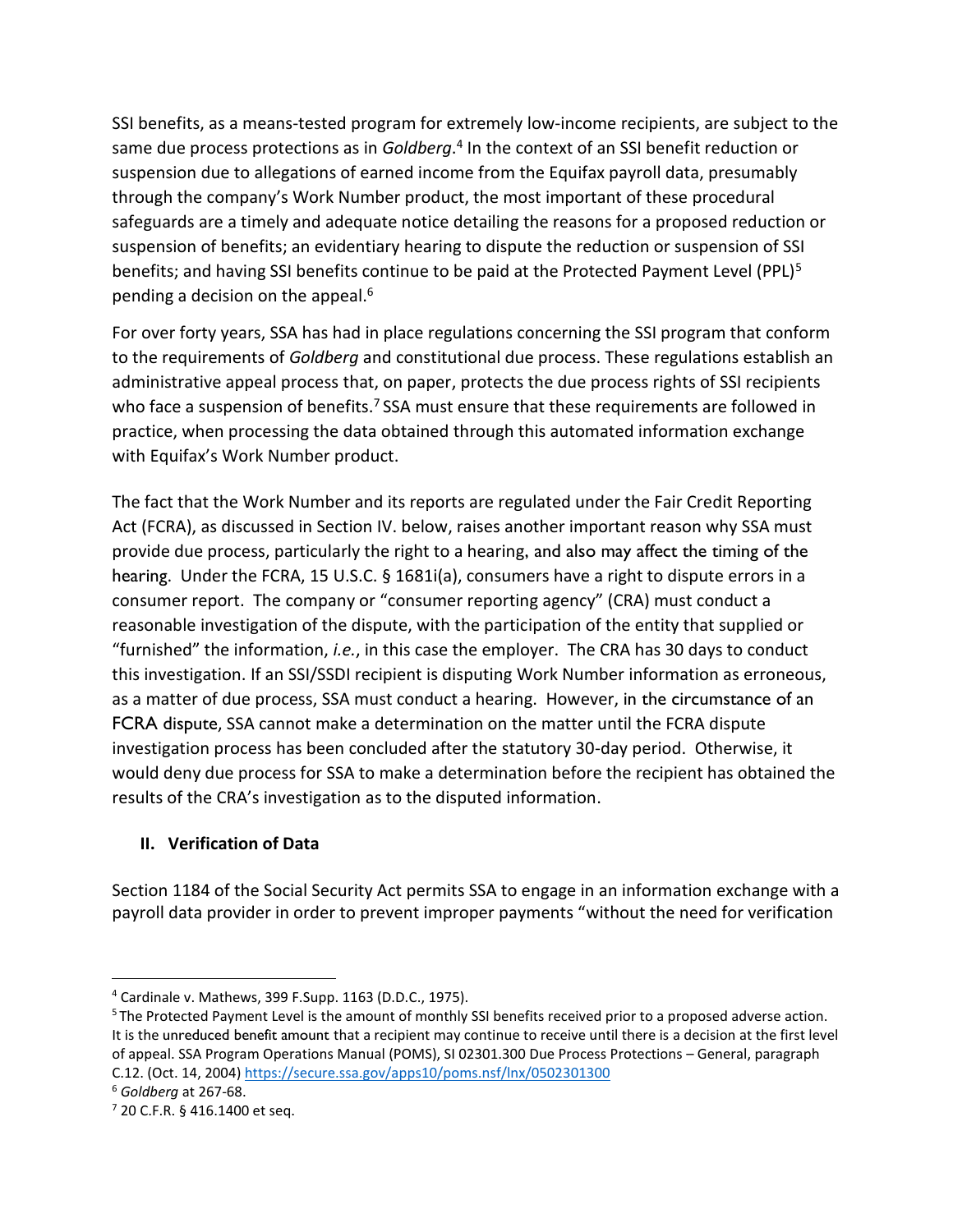by independent or collateral sources."<sup>8</sup> Although this information exchange is not covered by the Computer Matching and Privacy Protection Act of 1988 ("Matching Act"), codified as part of the Privacy Act, because it involves a commercial database, SSA should still follow certain best practices to ensure that SSI and SSDI beneficiaries are not harmed by inaccurate information.

The Office of Management and Budget (OMB) has advised agencies to consider applying the principles of the Matching Act when a commercial database is involved. OMB Memoranda 01- 05 -- Guidance on Inter-Agency Sharing of Personal Data - Protecting Personal Privacy from December 2000 states "Although this guidance applies directly only to programs covered by the Matching Act, agencies should consider applying these principles in other data sharing contexts."<sup>9</sup> It further provides:

## **Accuracy**.

Because information shared among agencies may be used to deny, reduce, or otherwise adversely affect benefits to individuals, it is critical that agencies have reasonable procedures to ensure the accuracy of the data shared. At a minimum, this should include providing individuals the right to access and to request amendment of their records, as required by the Privacy Act.

To ensure accuracy, agencies must also adhere to the due process requirements found in the Matching Act. Pursuant to 5 U.S.C. 552a(p), before an agency takes adverse action against an individual based on the results of information produced by a matching program, it must independently verify the information unless there is a determination by the relevant Data Integrity Board, for a limited class of information, that there is a high degree of confidence that the information is accurate. Agencies must also, at least 30 days before taking adverse action (unless statute or regulation states otherwise), provide notice to the individual of the agency's findings and provide an opportunity to contest those findings.

In June 2018, OMB reiterated this point when OMB re-issued Appendix C to OMB Circular A-123, Requirements for Payment Integrity Improvement.<sup>10</sup>

Verification is crucial to protecting the rights of SSI and SSDI beneficiaries because databases such as the Work Number can be prone to errors. While we could not find statistics on the error rate for the Work Number, we do know that for credit reporting agencies, including Equifax, the definitive study conducted by the Federal Trade Commission found that 21% of

[https://obamawhitehouse.archives.gov/omb/memoranda\\_m01-05/](https://obamawhitehouse.archives.gov/omb/memoranda_m01-05/)

<sup>&</sup>lt;sup>8</sup> 42 USC 1320e-3(a)(2).

<sup>&</sup>lt;sup>9</sup> Jacob J. Lew, Director, Office of Management and Budget, Memoranda 01-05 -- Guidance on Inter-Agency Sharing of Personal Data - Protecting Personal Privacy (Dec. 20, 2000)

<sup>&</sup>lt;sup>10</sup> Mick Mulvaney, Director, Office of Management and Budget, Transmittal of Appendix C to OMB Circular A-123, Requirements for Payment Integrity Improvement (June 26, 2018) p. 68 [https://www.whitehouse.gov/wp](https://www.whitehouse.gov/wp-content/uploads/2018/06/M-18-20.pdf)[content/uploads/2018/06/M-18-20.pdf](https://www.whitehouse.gov/wp-content/uploads/2018/06/M-18-20.pdf)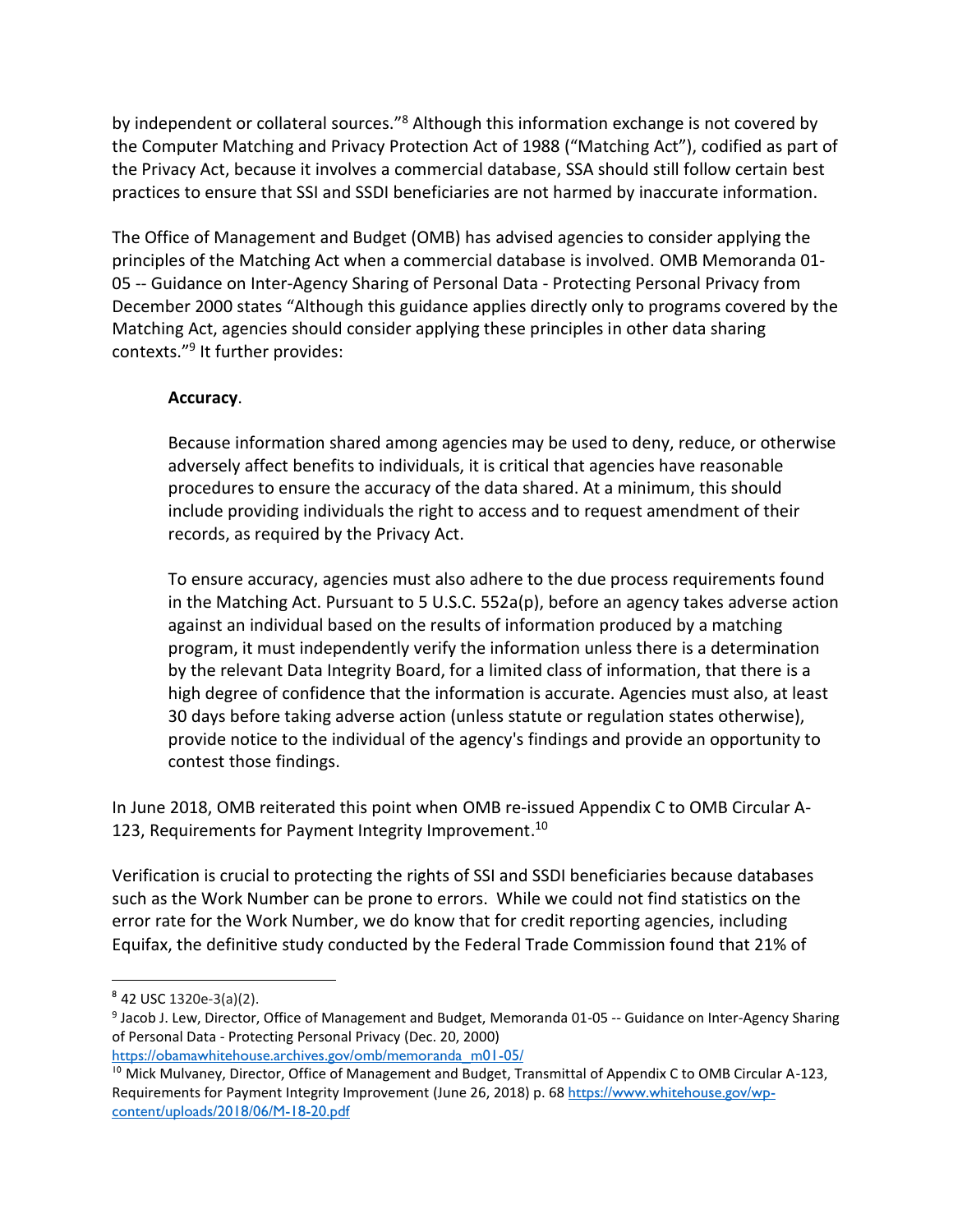consumers had verified errors in their credit reports, 13% had errors that affected their credit scores, and 5% had serious errors that would significantly impact their eligibility for credit.<sup>11</sup>

If the Work Number has similar error levels, there must be verification by a human being before SSA takes action to terminate, suspend, or reduce a recipient's benefits. It is not acceptable for SSA to suspend or reduce the benefits of 5% or even 1% of SSI beneficiaries over erroneous information when review by a human could readily catch them. This is especially true with automated matching, where errors often manifest in the form of illogical information that can be detected by human review, such as when a report states that the individual is employed at a business located in a state that is far from the recipient's home state.

And while we may not have statistics, we certainly have examples of errors. One dramatic example, which resulted in the client being charged with fraud, was supplied to us by a legal services advocate in California:

A client in [California] was given two Notices of Action stating she had CalWORKs (cash aid) and CalFresh (Food Stamp or SNAP) overpayments for the period of nine months from 2011 to 2012 on the false basis that she failed to report all of her earned income. The evidence that she failed to report all income is a report from Equifax to a named person (presumably a County worker), dated October 2013.

\* \* \* \* \*

The statements on the report are false. The employee went to the restaurant in question (to the best of her knowledge based on the report), and spoke with the manager. He stated he did not recognize the recipient and gave a statement to that effect. It is believed that the report came as a result of identity theft - someone working under this person's social security number. 12

Here are two examples of errors from complaints filed with the Consumer Financial Protection Bureau (CFPB):

#### Complaint #1: Mixed file

A "mixed file" is when the information of two different consumers is mixed up by a credit or consumer reporting agency, and is one of the most serious types of errors. The following complaint, reproduced verbatim, indicates that the consumer believes they have a mixed file consisting of an employer that they did not work for: "THE WORK NUMBER WILL NOT PUT A SECURITY FREEZE ON MY FILE, OR REMOVE EMPLOYERS OR EMPLOYEE ADDRESSES AND EMPLOYEE NAME. THE WORK NUMBER MUST HAVE A MIX FILE. I HAVE TRIED CALLING THEM""

<sup>&</sup>lt;sup>11</sup> Federal Trade Comm'n Report to Congress Under Section 319 of the Fair and Accurate Credit Transactions Act of 2003 (Dec. 2012), [http://www.ftc.gov/sites/default/files/documents/reports/section-319-fair-and-accurate-credit](http://www.ftc.gov/sites/default/files/documents/reports/section-319-fair-and-accurate-credit-transactions-act-2003-fifth-interim-federal-trade-commission/130211factareport.pdf)[transactions-act-2003-fifth-interim-federal-trade-commission/130211factareport.pdf.](http://www.ftc.gov/sites/default/files/documents/reports/section-319-fair-and-accurate-credit-transactions-act-2003-fifth-interim-federal-trade-commission/130211factareport.pdf)

<sup>&</sup>lt;sup>12</sup> Email from Stephanie Haffner, Western Center for Law & Poverty, Nov. 10, 2014.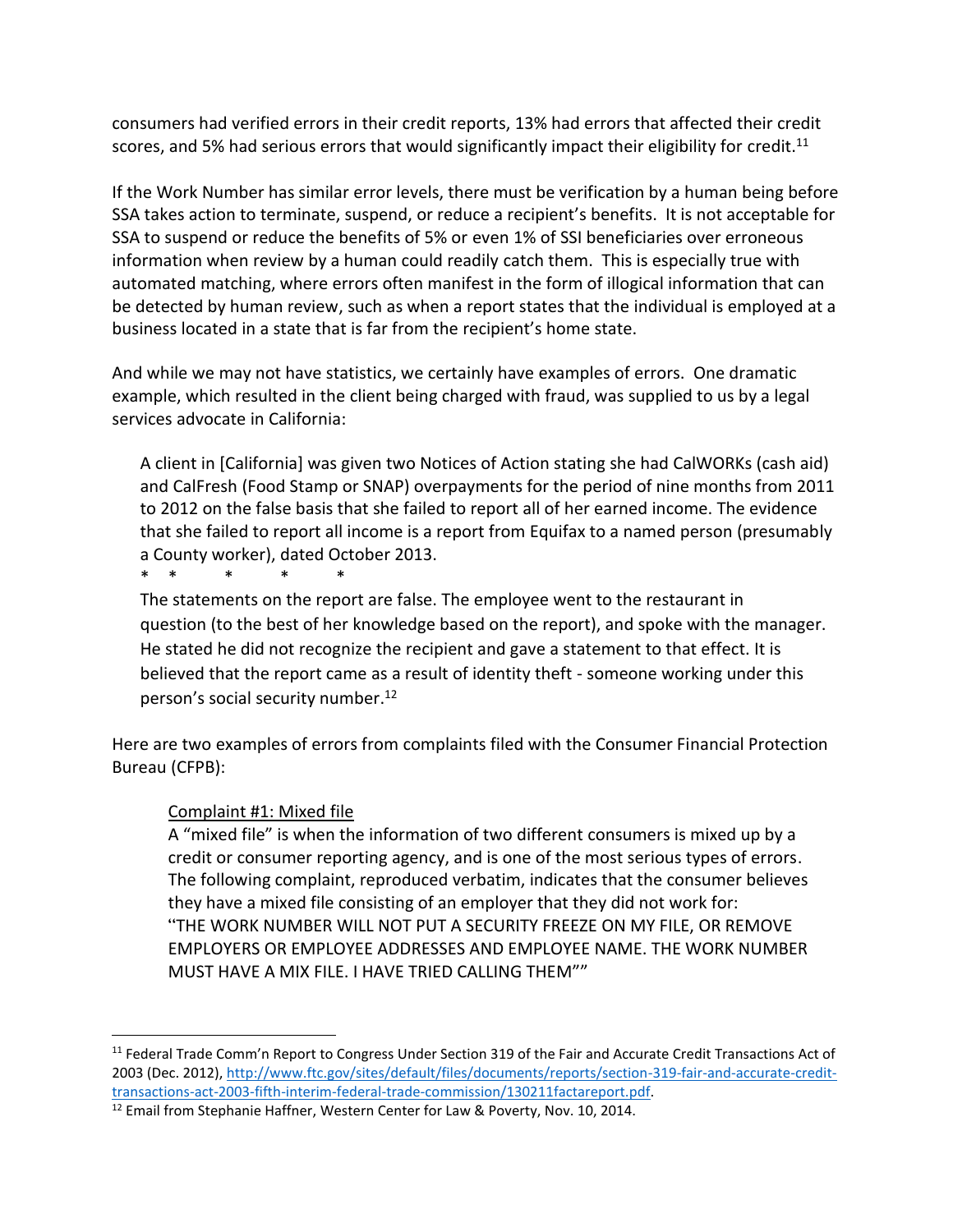CFPB Complaint No. 3837876, filed September 9, 2020, [www.consumerfinance.gov](https://www.consumerfinance.gov/data-research/consumer-complaints/search/?date_received_max=2021-02-15&date_received_min=2018-02-15&page=1&searchField=all&searchText=3837876&size=25&sort=created_date_desc&tab=List)

## Complaint #2: Fraudulent One-Month Jobs and Address Complaint

The following complaint indicates that the consumer has had multiple incorrect onemonth employment positions listed in their Work Number report: "The Work Number, from EQUIFAX, has FOR YEARS, supplied fraudulent employment information to potential employers. … Moreover, this fraudulent information is not on my credit report. It is being secretly reported to potential employers via The Work Number from Equifax. I have never authorized this information to be provided by The Work Number. I didn't know The Work Number from Equifax was providing employment information. I have never worked for these employers. Review the dates of employment also. The majority of these companies are reporting 1 (ONE) month of employment. This is ridiculous. Remove these employers from my employment history. It is fraudulent. I have never worked for these employers. There is also a fraudulent address listed on the last page of the report: XXXX XXXX XXXX XXXX XXXX GA XXXX. [This consumer lives in Mississippi] Today I've spoken with XXXX a customer service rep with The Work Number, from Equifax. She states that I must contact Equifax Office of Consumer Affairs to have the address removed. This office has removed this fraudulent address several times. I have recorded calls each time. Why is this address being rotated by Equifax?"

CFPB Complaint No. 3376292, filed September 16, 2019, [www.consumerfinance.gov.](https://www.consumerfinance.gov/data-research/consumer-complaints/search/?date_received_max=2021-02-15&date_received_min=2018-02-15&page=1&searchField=all&searchText=3376292&size=25&sort=created_date_desc&tab=List)

It appears that these consumers who complained to the CFPB were repeatedly thwarted as they tried to remove inaccurate information from their Work Number files. Imagine if they were cut off from their sole source of income -- SSI or SSDI benefits -- based on these same files. In such cases, verification by an SSA employee could be the only thing standing between them and destitution. SSA must put in place a verification process that will require a confirmation of the specific information that would be used as the basis for an adverse action against a beneficiary before that adverse action is taken.

# **III. Disclosure that Authorization to Obtain Payroll Data is Not Necessary for Eligibility**

SSA states that it will request authorization from SSI and SSDI claimants and recipients in order to obtain their employment verification reports from payroll data providers such as the Work Number.<sup>13</sup> SSA further acknowledges that failure to sign the authorization will not lead to ineligibility for benefits.<sup>14</sup>

However, the current form, Form SSA-8240, does not disclose to claimants and recipients that declining to provide authorization will not render them ineligible. Instead, the Privacy Act Statement at the end of the form states while "[f]urnishing us this information is voluntary"

<sup>13</sup> 86 Fed. Reg. at 5304.

 $14$  *Id*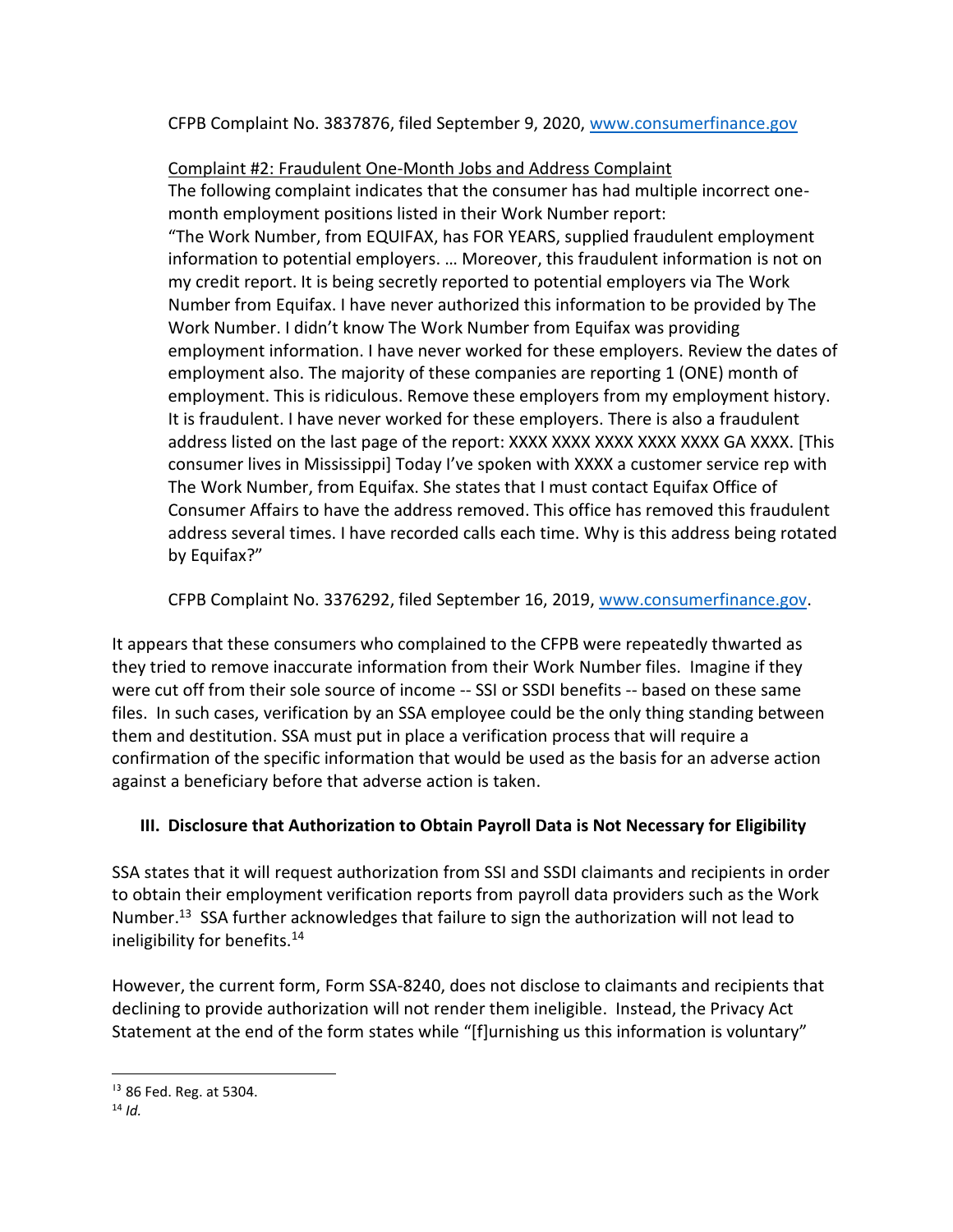that "failing to provide all or part of the information may prevent us from making an accurate and timely decision regarding your Social Security benefit." These statements imply that claimants/recipients will *not* be eligible for benefits or that benefits will be delayed if they do not provide the authorization.

Form SSA-8240 should instead state, in the body of the form itself at Question 5.b and 5.c, and not in the Privacy Act Statement, that "You are not required to provide authorization. Checking 'No' will not lead to us rejecting you for benefits."

## **IV. Fair Credit Reporting Act Requirements**

Both Equifax and its Work Number subsidiary<sup>15</sup> have identified themselves as "consumer reporting agencies" under the Fair Credit Reporting Act. They are also both listed in the CFPB's List of Consumer Reporting Agencies.<sup>16</sup> Information from the Work Number is considered a "consumer report," which imposes certain duties on SSA when using it to terminate, reduce, or suspend a recipient's benefits.

The most important of these duties is the requirement to provide an adverse action notice under the FCRA, 15 U.S.C. 1681m(a). Any person, including a governmental agency such as SSA,  $17$  who uses a consumer report to take an adverse action must provide this notice. An adverse action includes "a denial or cancellation of…or any other adverse or unfavorable change in the terms of, any license or benefit described in [section 1681b(a)(3)(D)] of this title"<sup>18</sup> The "benefits" described in Section 1681b(a)(3)(D)] would include eligibility for SSI or SSDI benefits. 19

Thus, SSA must provide an adverse action notice whenever it terminates, suspends, or reduces a recipient's SSI or SSDI benefits based on a Work Number report. This notice is in addition to, and in advance of, the Notice of Planned Action that SSA must provide to SSI beneficiaries before their benefits are to be reduced or suspended. The FCRA adverse action notice must include:

• The name, address and telephone number of the consumer reporting agency that furnished the report to the user

<sup>&</sup>lt;sup>15</sup> The Work Number, FCRA, The Work Number, and Your Privacy,

<https://test.ct2.theworknumber.com/employees/fcra/> (viewed Feb 13, 2021). <sup>16</sup> CFPB, List of Consumer Reporting Agencies, 2021,

[https://files.consumerfinance.gov/f/documents/cfpb\\_consumer-reporting-companies-list\\_2021.pdf,](https://files.consumerfinance.gov/f/documents/cfpb_consumer-reporting-companies-list_2021.pdf) at 8, 15.

<sup>17</sup> "Person" includes a "government or governmental subdivision or agency," which includes SSA. *Id.* at 1681a(b). <sup>18</sup> *Id.* at 1681a(1)(B)(iii).

<sup>&</sup>lt;sup>19</sup> Section 1681b(a)(3)(D) specifically refers to "a determination of the consumer's eligibility for a license or other benefit granted by a governmental instrumentality required by law to consider an applicant's financial responsibility or status," which would include SSI and SSDI.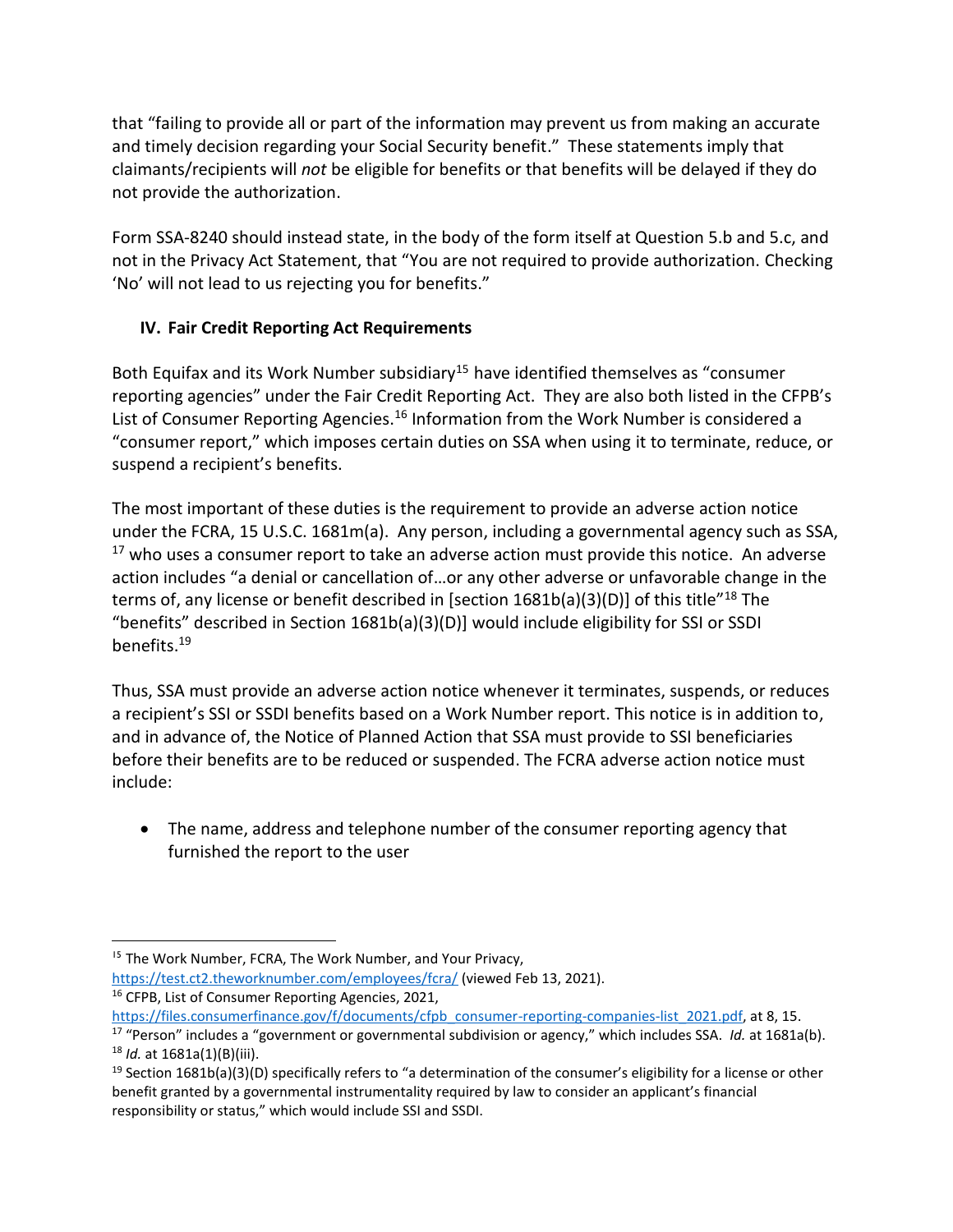- A statement that the consumer reporting agency did not make the decision to take the adverse action and is unable to provide the consumer the specific reasons why the adverse action was taken
- The right to obtain a free copy of a consumer report from the agency within 60 days pursuant to 15 U.S.C. §1681j
- The right to dispute the accuracy or completeness of any information in a consumer report pursuant to 15 U.S.C. §1681i

Because the Work Number is a specialized type of consumer report that is different from the credit reports with which consumers are more familiar, we suggest a notice similar to the following to explain what type of report was used.

| [Name of Entity Providing Notice]<br>[Denial/Action Based On] Your Employment<br><b>Verification Report</b> |                                                                                                                                                                                                                                                                                                                                                                                                                                                                                                                                                          |
|-------------------------------------------------------------------------------------------------------------|----------------------------------------------------------------------------------------------------------------------------------------------------------------------------------------------------------------------------------------------------------------------------------------------------------------------------------------------------------------------------------------------------------------------------------------------------------------------------------------------------------------------------------------------------------|
| What is an employment verification report?                                                                  | An employment verification report is a record of<br>your employment and salary as reported by<br>employers. An employment verification report is<br>a type of "consumer report" regulated by the Fair<br>Credit Reporting Act.                                                                                                                                                                                                                                                                                                                           |
| How did we use your employment verification<br>report[s]?                                                   | We used information from your employment<br>verification report to determine that your income<br>is XXXX. This determination is the reason why we<br>[terminated/denied/reduced] your [type of]<br>benefits.<br>We obtained your employment verification<br>report from [insert name of CRA], but [insert<br>name of CRA] did not make the decision to<br>[terminate/deny/reduce] your [type of] benefits.<br>[insert name of CRA] is unable to provide you<br>with the specific reasons why your [type of]<br>benefits were [terminated/denied/reduced] |
| What if there are mistakes in your employment<br>verification report[s]?                                    | You have a right to dispute any inaccurate<br>information in your employment verification<br>report[s].<br>If you find mistakes in your employment                                                                                                                                                                                                                                                                                                                                                                                                       |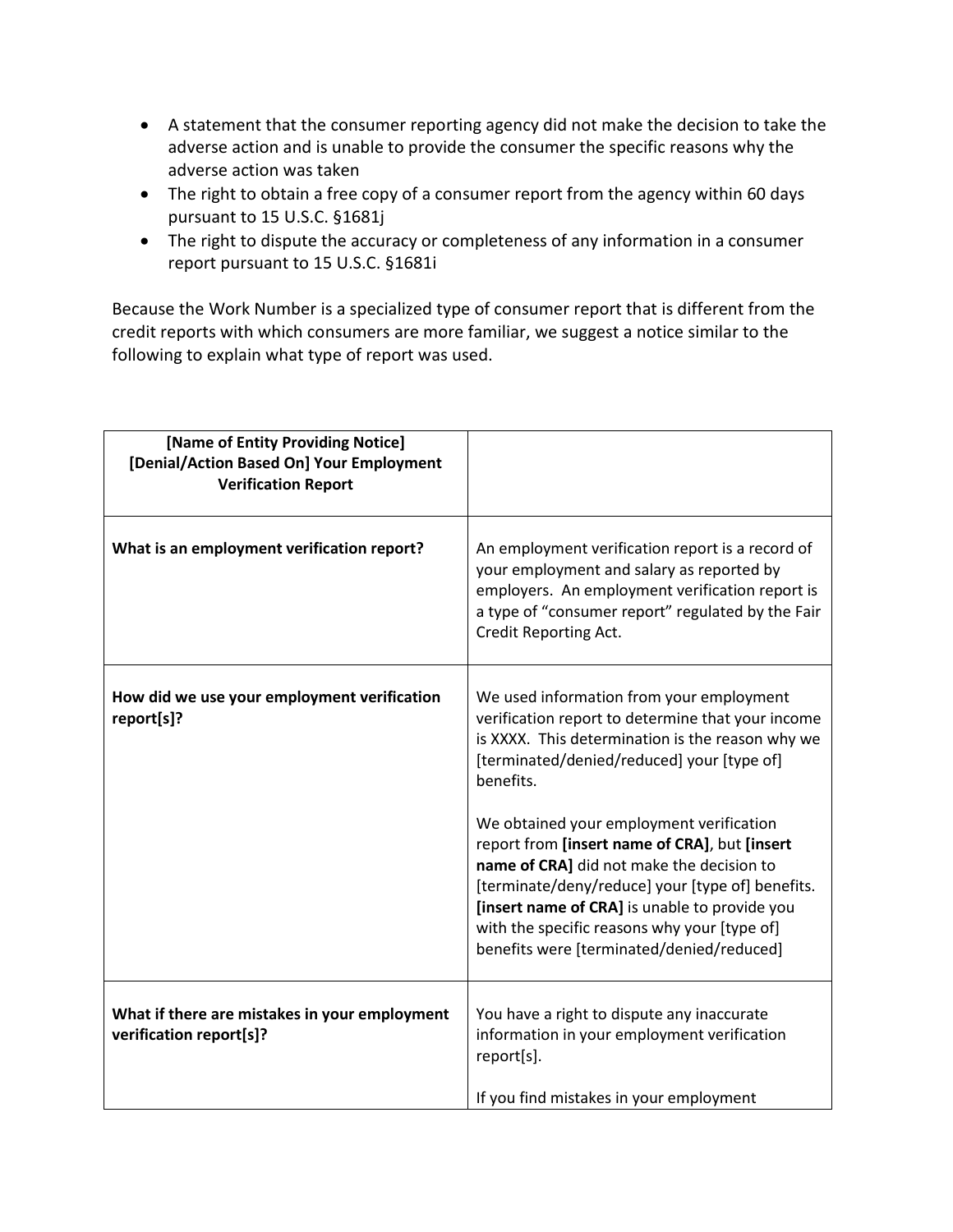|                                                                                | verification report[s], contact [insert name of<br>CRA], which [is/are] the consumer reporting<br>[agency/agencies] from which we obtained your<br>employment verification report[s].<br>It is a good idea to check your employment<br>verification report[s] to make sure the<br>information [it contains is/they contain are]<br>accurate.                                                            |
|--------------------------------------------------------------------------------|---------------------------------------------------------------------------------------------------------------------------------------------------------------------------------------------------------------------------------------------------------------------------------------------------------------------------------------------------------------------------------------------------------|
| How can you obtain a copy of your employment<br>verification report[s]?        | Under Federal law, you have the right to obtain a<br>copy of your employment verification report[s]<br>without charge for 60 days after you receive this<br>notice. To obtain your free report[s]. contact<br>[inset name of CRA]:<br>By telephone:<br>Call toll-free: 1-877-xxx-xxxx<br>By mail:<br>Mail your written request to:<br>[insert address]<br>On the web:<br>Visit [insert website address] |
| How can you get more information about your<br>employment verification report? | For more information about consumer reports<br>including employment verification reports, visit<br>the Consumer Financial Protection Bureau's<br>website at www.consumerfinance.gov/learnmore                                                                                                                                                                                                           |

Whether or not SSA chooses to use our suggested notice, we recommend that SSA consult with the CFPB about the adequacy of the adverse action notice that it develops.

Furthermore, in addition to the adverse action notice, we suggest that SSA provide a copy to the recipient of the Work Number report that it relied upon to terminate, suspend, or reduce the recipient's benefits. Under the FCRA, Equifax cannot prohibit SSA from sharing the report with the recipient, 15 U.S.C. § 1681e(c).

SSA should also provide translations of adverse action notices into languages frequently used by Limited English Proficient (LEP) recipients. Furthermore, because Equifax is receiving federal funds as a federal contractor, Title VI of the Civil Rights Act of 1964 and Executive Order